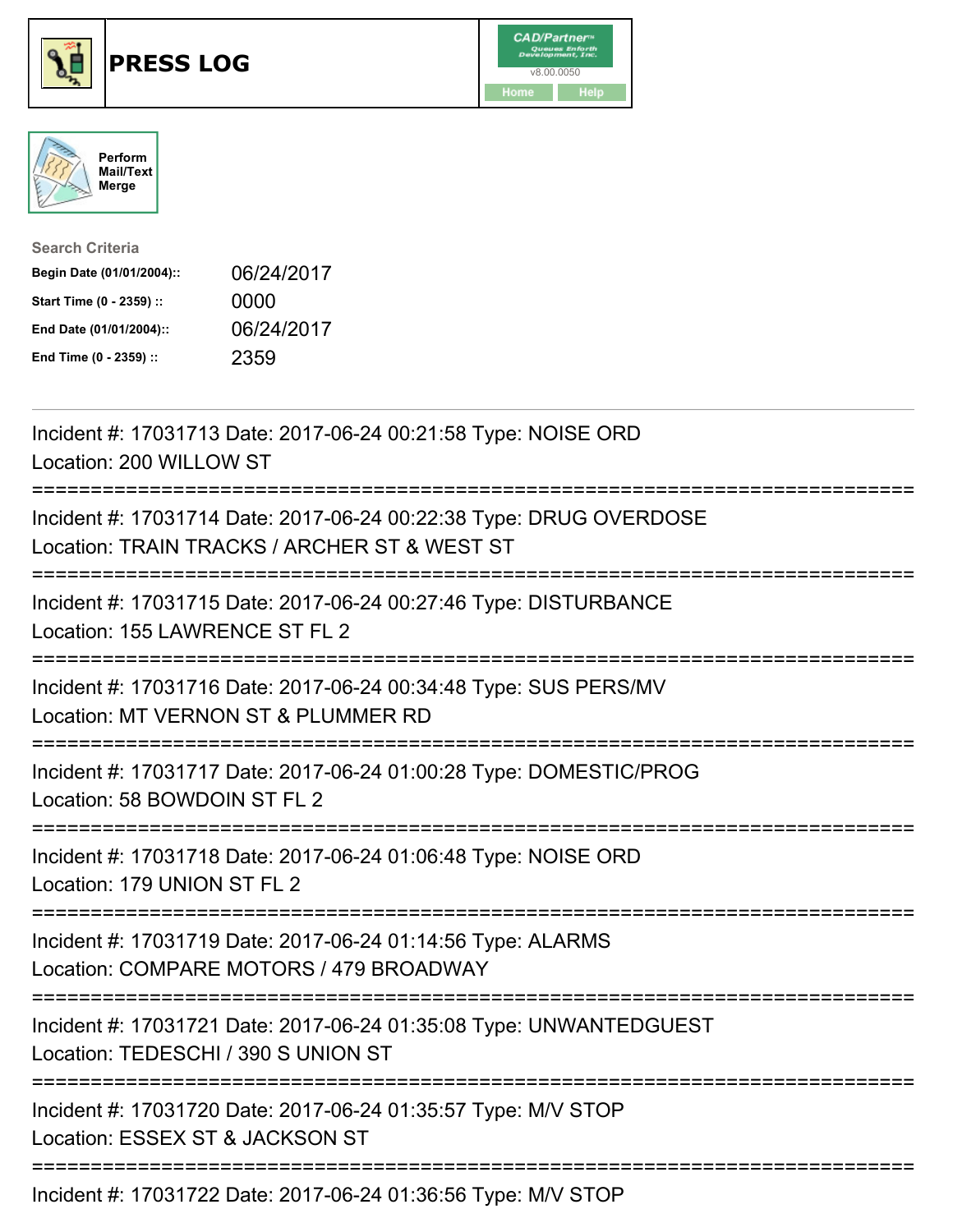| Location: MANCHESTER ST & WEST ST                                                                                                   |
|-------------------------------------------------------------------------------------------------------------------------------------|
| Incident #: 17031723 Date: 2017-06-24 01:38:25 Type: M/V STOP<br>Location: BAILEY ST & S UNION ST                                   |
| Incident #: 17031724 Date: 2017-06-24 01:42:23 Type: M/V STOP<br><b>Location: ESSEX ST</b>                                          |
| Incident #: 17031725 Date: 2017-06-24 01:49:13 Type: M/V STOP<br>Location: FOSTER ST & S UNION ST                                   |
| Incident #: 17031726 Date: 2017-06-24 01:58:32 Type: M/V STOP<br>Location: FRANKLIN ST & TREMONT ST                                 |
| Incident #: 17031727 Date: 2017-06-24 02:01:03 Type: M/V STOP<br>Location: HAVERHILL ST & LAWRENCE ST<br>========================== |
| Incident #: 17031728 Date: 2017-06-24 02:04:35 Type: M/V STOP<br>Location: CANAL ST & UNION ST                                      |
| Incident #: 17031729 Date: 2017-06-24 02:06:03 Type: B&E/PROG<br>Location: 80 BENNINGTON ST                                         |
| Incident #: 17031730 Date: 2017-06-24 02:11:35 Type: A&B PAST<br>Location: RUMBA NIGHT CLUB / BROADWAY & LAKE ST                    |
| Incident #: 17031731 Date: 2017-06-24 02:13:15 Type: M/V STOP<br>Location: HAVERHILL ST & WHITE ST                                  |
| Incident #: 17031732 Date: 2017-06-24 02:15:12 Type: M/V STOP<br>Location: LAWRENCE HIGH SCHOOL / 233 HAVERHILL ST                  |
| Incident #: 17031733 Date: 2017-06-24 02:16:20 Type: M/V STOP<br>Location: RT114                                                    |
| Incident #: 17031735 Date: 2017-06-24 02:19:21 Type: M/V STOP<br>Location: TOW / AMESBURY ST & HAVERHILL ST                         |
| Incident #: 17031734 Date: 2017-06-24 02:19:30 Type: M/V STOP<br>Location: BROADWAY & LOWELL ST                                     |
| Incident #: 17031736 Date: 2017-06-24 02:21:22 Type: M/V STOP                                                                       |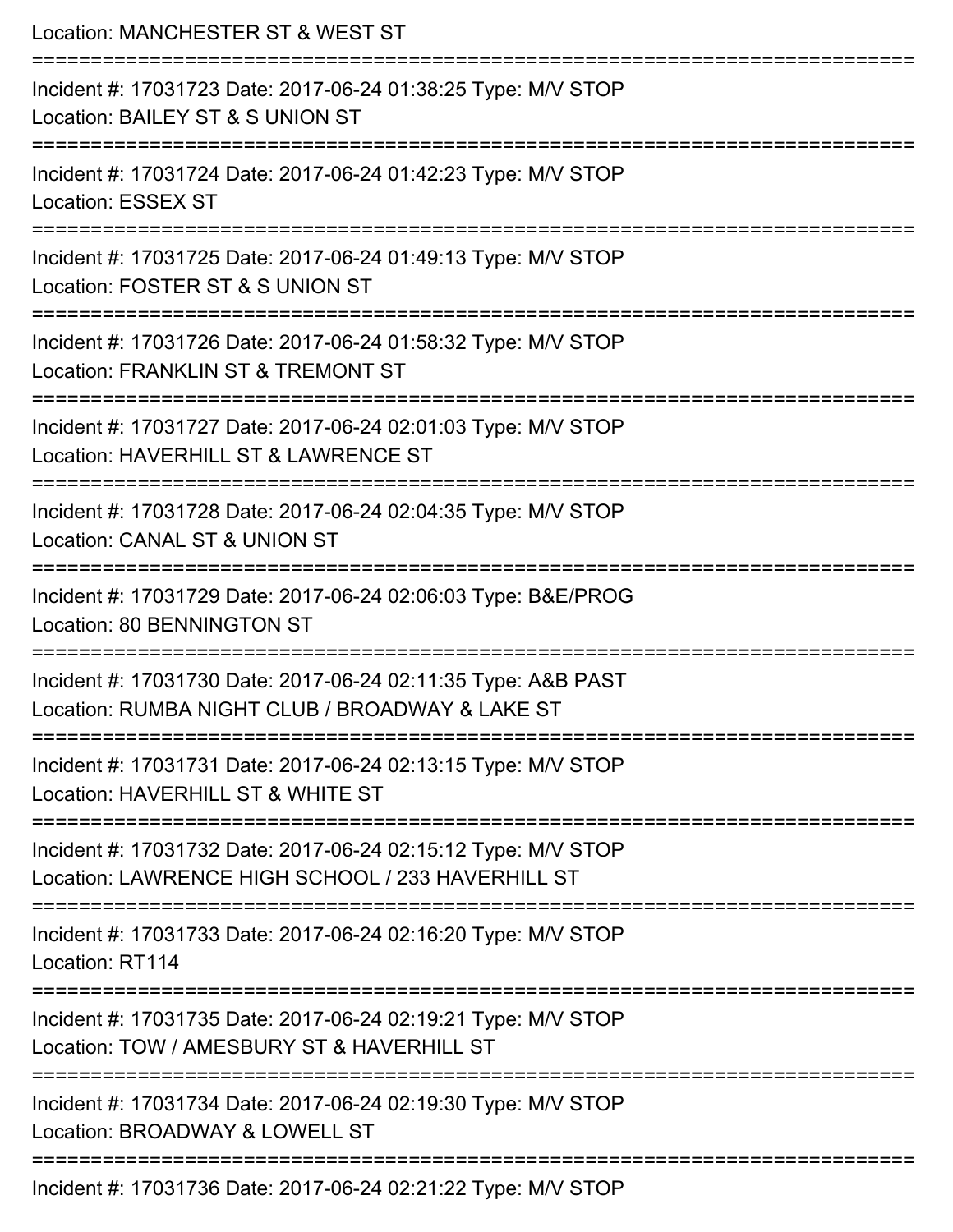| Incident #: 17031737 Date: 2017-06-24 02:27:46 Type: M/V STOP<br>Location: 30 OSGOOD ST                       |
|---------------------------------------------------------------------------------------------------------------|
| Incident #: 17031738 Date: 2017-06-24 02:30:00 Type: M/V STOP<br>Location: FLORENCE ST & WEST ST              |
| Incident #: 17031739 Date: 2017-06-24 02:30:29 Type: BUILDING CHK<br>Location: 54 BODWELL ST                  |
| Incident #: 17031740 Date: 2017-06-24 02:32:46 Type: M/V STOP<br>Location: ARLINGTON ST & TENNEY ST           |
| Incident #: 17031741 Date: 2017-06-24 02:34:12 Type: DISTURBANCE<br>Location: SAM'S FOOD STORE / 389 BROADWAY |
| Incident #: 17031742 Date: 2017-06-24 02:35:19 Type: M/V STOP<br>Location: AMESBURY ST & CANAL ST             |
| Incident #: 17031743 Date: 2017-06-24 02:39:47 Type: MAN DOWN<br>Location: POST OFFICE / 431 COMMON ST        |
| Incident #: 17031744 Date: 2017-06-24 02:45:03 Type: NOISE ORD<br>Location: 56 SPRINGFIELD ST #11 REAR        |
| Incident #: 17031745 Date: 2017-06-24 02:53:02 Type: M/V STOP<br>Location: COMMON ST & JACKSON ST             |
| Incident #: 17031746 Date: 2017-06-24 02:55:24 Type: M/V STOP<br>Location: SAM'S FOOD STORE / 389 BROADWAY    |
| Incident #: 17031747 Date: 2017-06-24 02:56:03 Type: FIGHT<br>Location: 115 ALDER ST                          |
| Incident #: 17031748 Date: 2017-06-24 03:03:33 Type: FIGHT<br>Location: 20 BYRON AV                           |
| Incident #: 17031749 Date: 2017-06-24 03:07:17 Type: M/V STOP<br>Location: BROADWAY & COMMON ST               |
| Incident #: 17031750 Date: 2017-06-24 03:15:44 Type: M/V STOP                                                 |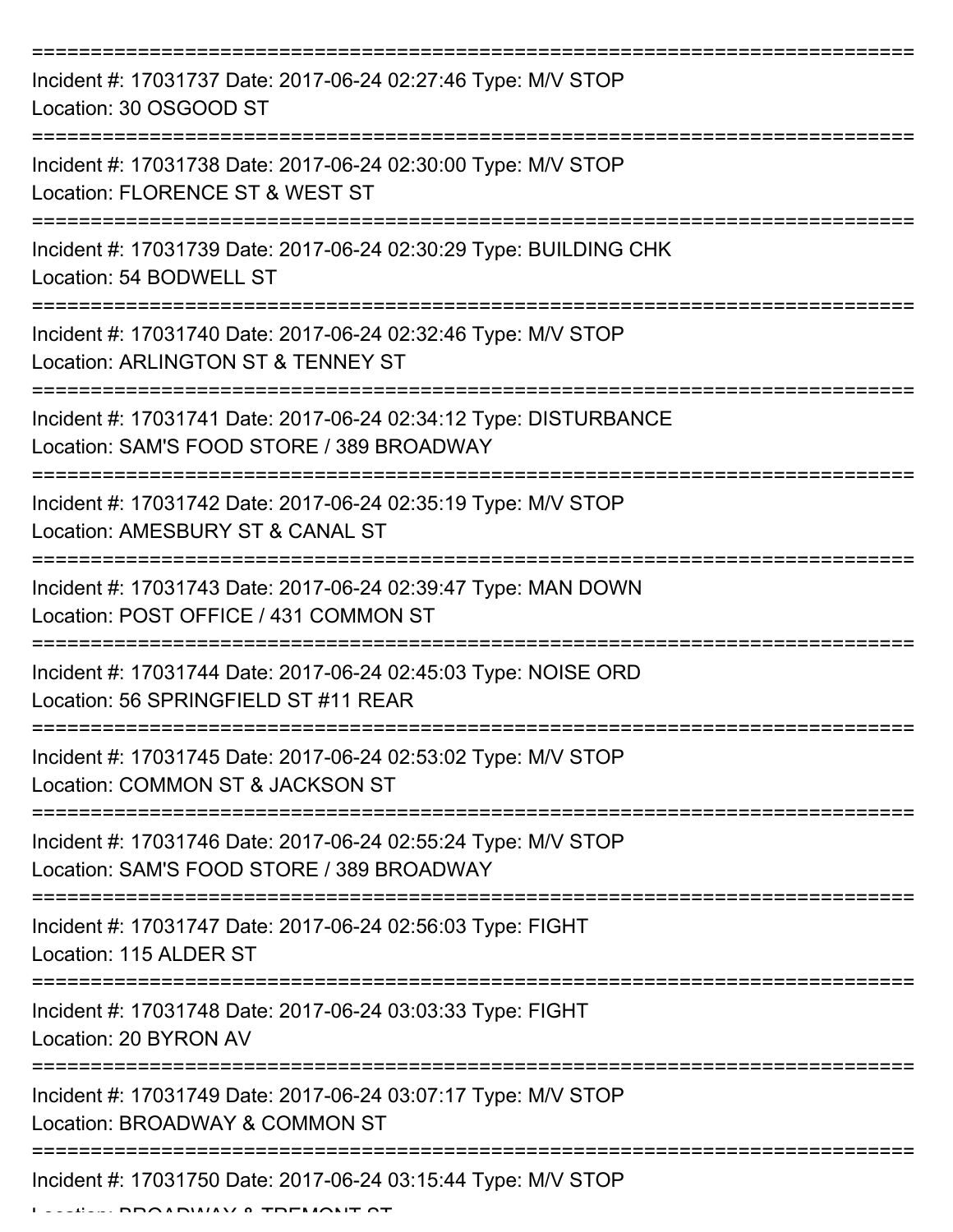| Incident #: 17031751 Date: 2017-06-24 03:23:53 Type: M/V STOP<br>Location: ARLINGTON ST & LAWRENCE ST                       |
|-----------------------------------------------------------------------------------------------------------------------------|
| Incident #: 17031752 Date: 2017-06-24 03:24:16 Type: SUS PERS/MV<br>Location: 55 HAWLEY ST                                  |
| Incident #: 17031753 Date: 2017-06-24 03:24:54 Type: M/V STOP<br>Location: METHUEN ST & NEWBURY ST                          |
| Incident #: 17031754 Date: 2017-06-24 03:25:48 Type: SPECIAL CHECK<br>Location: 54 BODWELL ST                               |
| Incident #: 17031755 Date: 2017-06-24 03:33:15 Type: M/V STOP<br>Location: LAWRENCE SENIOR CENTER / 155 HAVERHILL ST        |
| Incident #: 17031756 Date: 2017-06-24 03:34:35 Type: M/V STOP<br>Location: ARREST/TOW / BROADWAY & LOWELL ST                |
| Incident #: 17031757 Date: 2017-06-24 03:52:25 Type: MEDIC SUPPORT<br>Location: 200 COMMON ST                               |
| Incident #: 17031758 Date: 2017-06-24 04:12:04 Type: A&B PAST<br>Location: HAVERHILL ST & NEWBURY ST                        |
| Incident #: 17031759 Date: 2017-06-24 04:18:39 Type: MEDIC SUPPORT<br>Location: AMESBURY ST & COMMON ST                     |
| Incident #: 17031760 Date: 2017-06-24 05:11:35 Type: MISSING PERS<br>Location: MALAYAS WALK IN / 2 NEWBURY ST               |
| Incident #: 17031761 Date: 2017-06-24 05:16:08 Type: TRANSPORT<br>Location: LOWELL JUVY                                     |
| Incident #: 17031762 Date: 2017-06-24 05:18:48 Type: NOISE ORD<br>Location: 50 ISLAND ST #306                               |
| Incident #: 17031763 Date: 2017-06-24 06:45:51 Type: ALARM/BURG<br>Location: LAWRENCE FAMILY DEVELOPMENT / 355 HAVERHILL ST |
| Incident #: 17031764 Date: 2017-06-24 06:47:08 Type: ALARMS                                                                 |

Location: ADVANCED ALITO DADTC / 183 BDOADWAV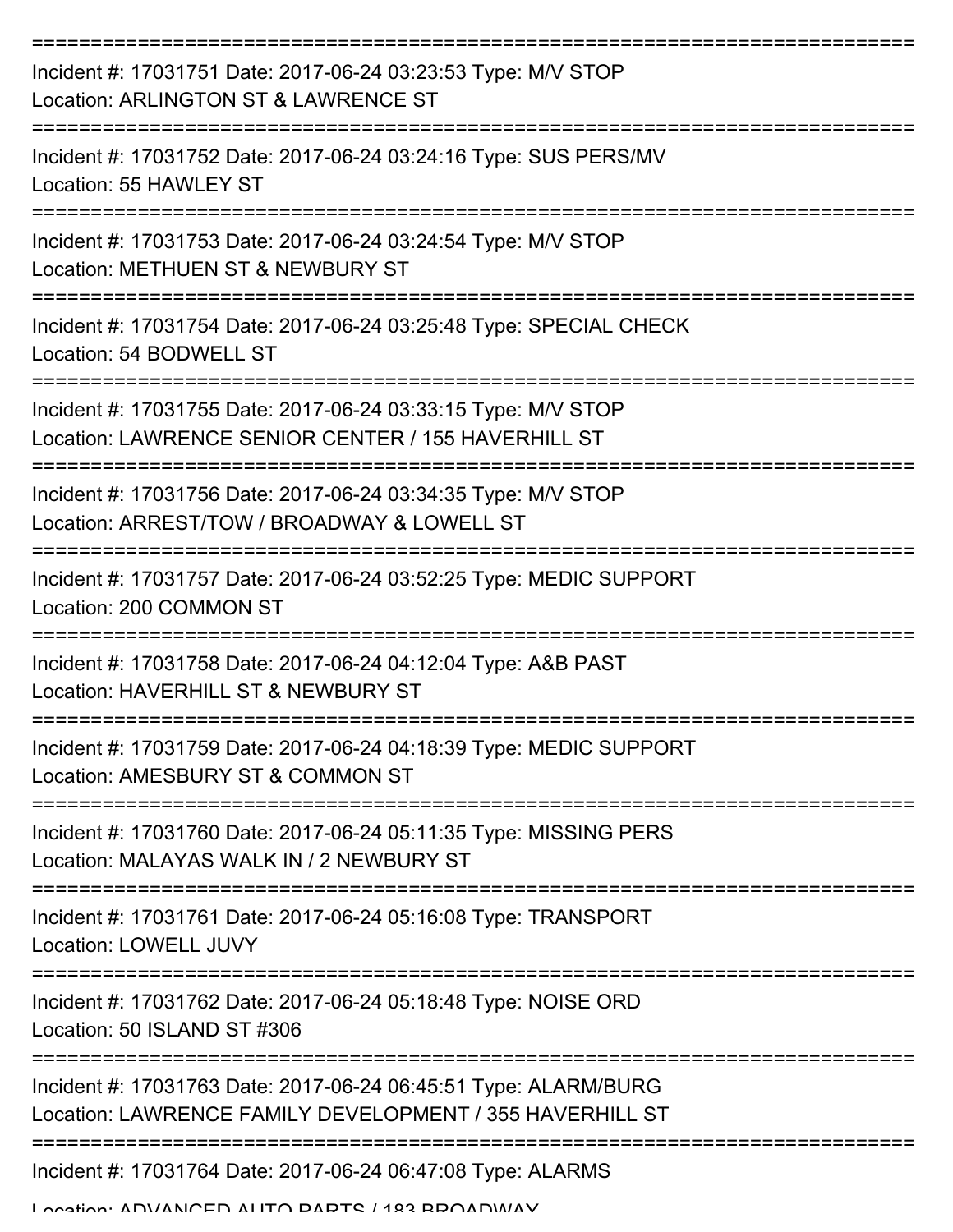| Incident #: 17031765 Date: 2017-06-24 07:35:36 Type: SUS PERS/MV<br>Location: LGH / 1 GENERAL ST                                |
|---------------------------------------------------------------------------------------------------------------------------------|
| Incident #: 17031766 Date: 2017-06-24 07:45:20 Type: ALARM/BURG<br>Location: POLLO CENTRO / 105 BROADWAY                        |
| Incident #: 17031767 Date: 2017-06-24 07:53:49 Type: ALARM/BURG<br>Location: COMPARE MOTORS / 479 BROADWAY                      |
| Incident #: 17031768 Date: 2017-06-24 07:59:40 Type: M/V STOP<br>Location: MERRIMACK ST & PARKER ST                             |
| Incident #: 17031769 Date: 2017-06-24 08:00:34 Type: AUTO ACC/NO PI<br>Location: 362 WATER ST                                   |
| Incident #: 17031770 Date: 2017-06-24 08:02:06 Type: M/V STOP<br>Location: AMESBURY ST & LOWELL ST                              |
| Incident #: 17031771 Date: 2017-06-24 08:13:45 Type: M/V STOP<br><b>Location: 25 MARSTON ST</b>                                 |
| Incident #: 17031772 Date: 2017-06-24 08:23:08 Type: TOW/REPOSSED<br>Location: 20 KNOX ST                                       |
| Incident #: 17031773 Date: 2017-06-24 08:24:45 Type: TOW/REPOSSED<br>Location: 50 ISLAND ST                                     |
| =================<br>Incident #: 17031774 Date: 2017-06-24 08:35:55 Type: MISSING PERS<br>Location: 58 S BOWDOIN ST             |
| Incident #: 17031775 Date: 2017-06-24 08:54:41 Type: SUS PERS/MV<br>Location: 77 S UNION ST                                     |
| ==========================<br>Incident #: 17031776 Date: 2017-06-24 09:13:49 Type: DRUG VIO<br>Location: HAVERHILL ST & WEST ST |
| Incident #: 17031778 Date: 2017-06-24 09:23:21 Type: M/V STOP<br>Location: BROADWAY & LOWELL ST                                 |
| Incident #: 17031777 Date: 2017-06-24 09:24:04 Type: PARK & WALK<br>BEARD OT & BBAIRW                                           |

Location: BRADFORD ST & BROADWAY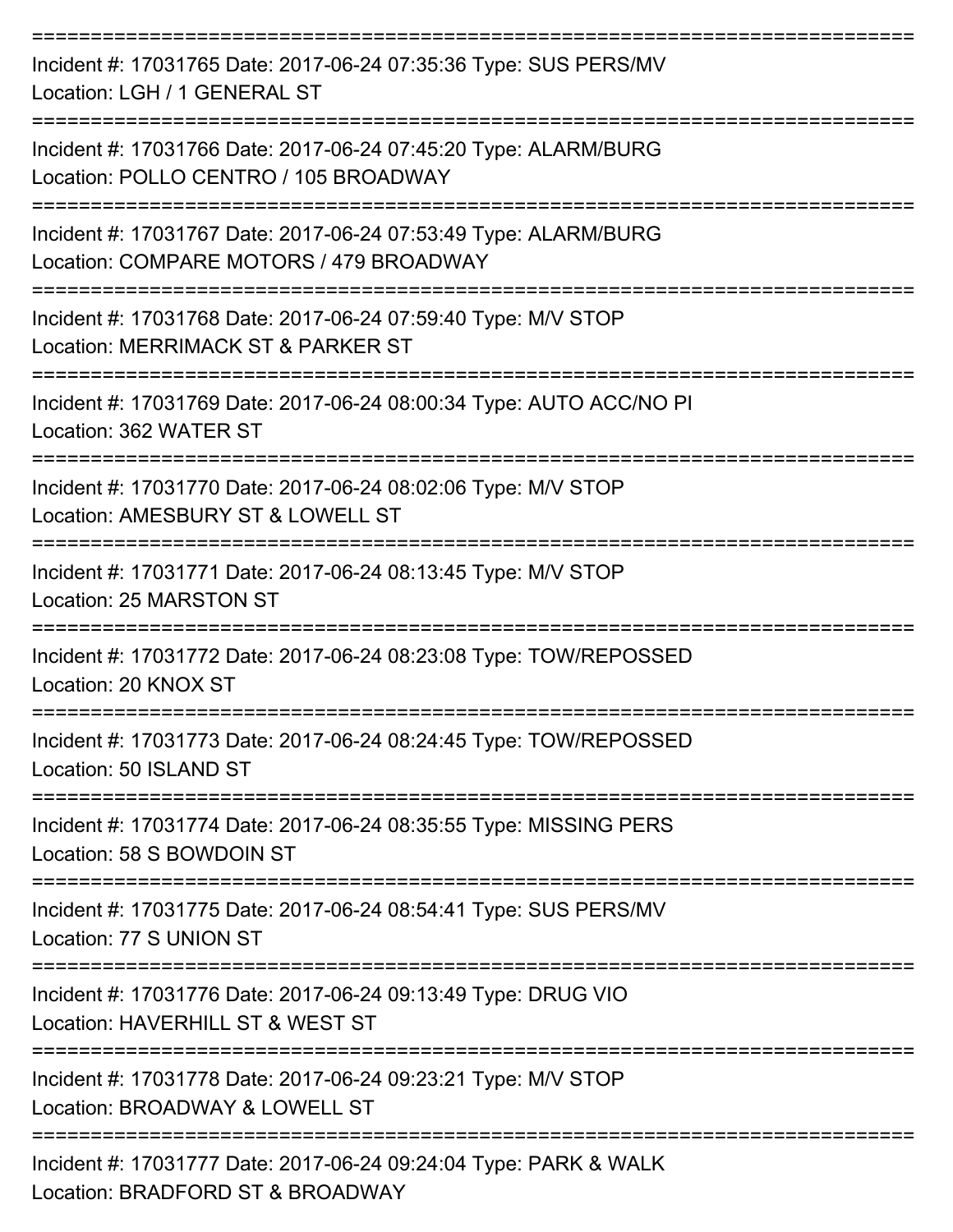| Incident #: 17031779 Date: 2017-06-24 09:25:01 Type: INVEST CONT<br>Location: 1 GENERAL ST                                                |
|-------------------------------------------------------------------------------------------------------------------------------------------|
| Incident #: 17031780 Date: 2017-06-24 09:26:17 Type: M/V STOP<br>Location: BROADWAY & LOWELL ST                                           |
| Incident #: 17031781 Date: 2017-06-24 09:28:33 Type: DK (DRUNK)<br>Location: BROADWAY & COMMON ST<br>:===================                 |
| Incident #: 17031782 Date: 2017-06-24 09:37:26 Type: NOTIFICATION<br>Location: 54 PHILLIPS ST                                             |
| Incident #: 17031783 Date: 2017-06-24 09:42:21 Type: NOISE ORD<br>Location: 39 STORROW ST                                                 |
| Incident #: 17031784 Date: 2017-06-24 09:42:57 Type: MV/BLOCKING<br>Location: PROSPECT ST & WEBSTER CT<br>:============================== |
| Incident #: 17031785 Date: 2017-06-24 09:43:31 Type: DRUG VIO<br>Location: FRANKLIN ST & VALLEY ST                                        |
| Incident #: 17031786 Date: 2017-06-24 09:48:21 Type: INVEST CONT<br>Location: 489 ANDOVER ST                                              |
| Incident #: 17031787 Date: 2017-06-24 09:50:26 Type: MAL DAMAGE<br>Location: 230 JACKSON ST                                               |
| Incident #: 17031788 Date: 2017-06-24 09:58:09 Type: STOLEN PROP<br>Location: 28 PHILLIPS ST FL 2                                         |
| Incident #: 17031789 Date: 2017-06-24 10:01:42 Type: DRUG VIO<br>Location: ARCHER ST & WEST ST                                            |
| Incident #: 17031790 Date: 2017-06-24 10:07:09 Type: MV/BLOCKING<br>Location: 106 ABBOTT ST                                               |
| Incident #: 17031791 Date: 2017-06-24 10:10:45 Type: PARK & WALK<br>Location: BROADWAY                                                    |
| Incident #: 17031792 Date: 2017-06-24 10:31:09 Type: M/V STOP<br>Location: 124 BAILEY ST                                                  |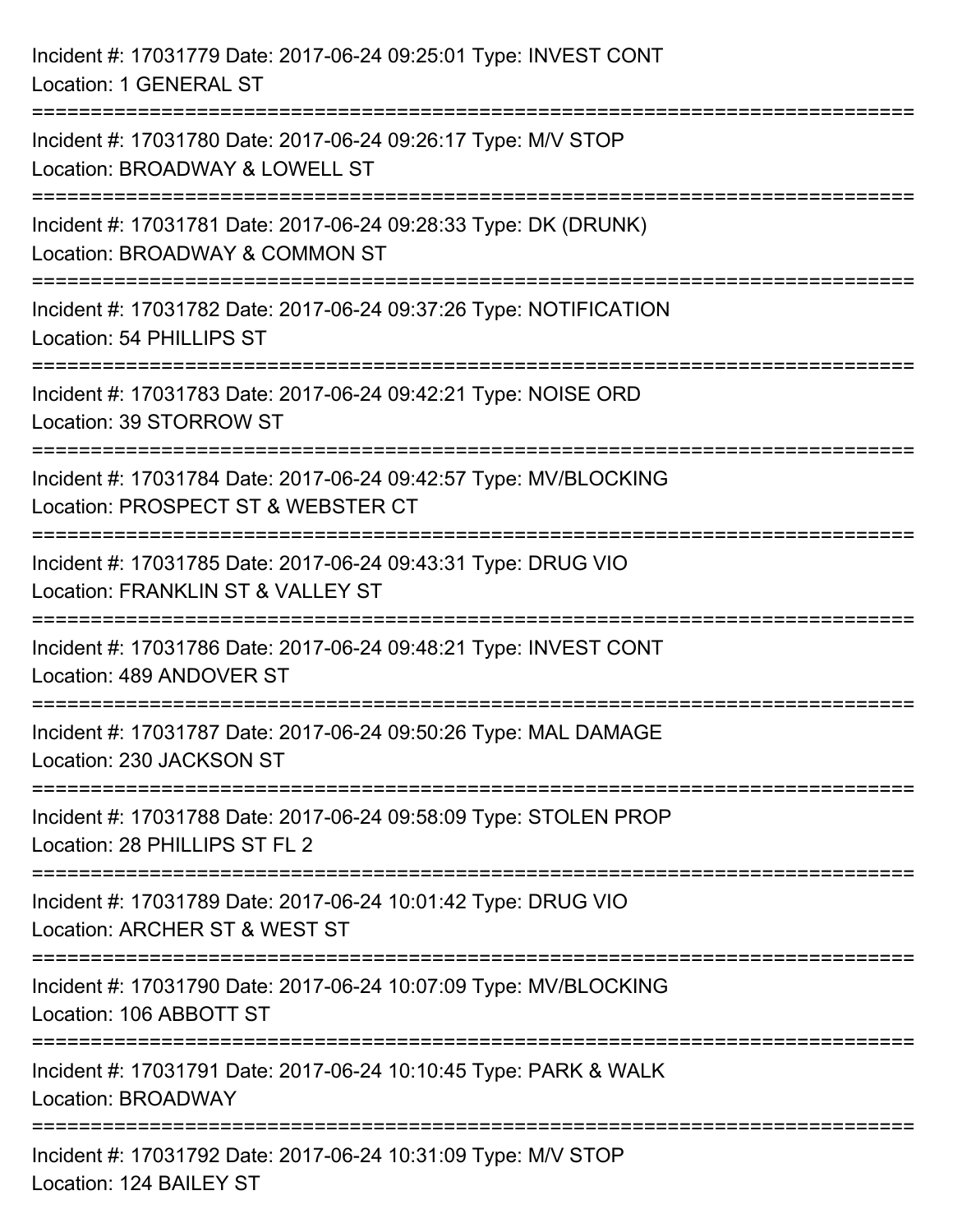| Incident #: 17031793 Date: 2017-06-24 10:33:35 Type: AUTO ACC/NO PI<br><b>Location: WEST ST</b>                                |
|--------------------------------------------------------------------------------------------------------------------------------|
| Incident #: 17031794 Date: 2017-06-24 10:34:09 Type: STOLEN PROP<br>Location: 28 PHILLIPS ST                                   |
| Incident #: 17031795 Date: 2017-06-24 10:41:18 Type: NOISE ORD<br>Location: HAVERHILL ST & UNION ST<br>======================= |
| Incident #: 17031796 Date: 2017-06-24 11:00:47 Type: DK (DRUNK)<br>Location: 205 BROADWAY                                      |
| Incident #: 17031797 Date: 2017-06-24 11:14:18 Type: M/V STOP<br>Location: ESSEX ST & LAWRENCE ST<br>:================         |
| Incident #: 17031798 Date: 2017-06-24 11:19:29 Type: GENERAL SERV<br>Location: 328 LOWELL ST.                                  |
| Incident #: 17031799 Date: 2017-06-24 11:32:53 Type: LOST PROPERTY<br>Location: 333 HOWARD ST #12                              |
| Incident #: 17031800 Date: 2017-06-24 11:37:35 Type: M/V STOP<br>Location: ESSEX ST & FRANKLIN ST                              |
| Incident #: 17031801 Date: 2017-06-24 11:50:41 Type: M/V STOP<br>Location: FRANKLIN ST & METHUEN ST                            |
| Incident #: 17031802 Date: 2017-06-24 11:59:58 Type: PARK & WALK<br>Location: BRADFORD ST & BROADWAY                           |
| Incident #: 17031803 Date: 2017-06-24 12:10:22 Type: INVEST CONT<br>Location: 23 WOODLAND CT                                   |
| Incident #: 17031804 Date: 2017-06-24 12:20:55 Type: M/V STOP<br>Location: CANAL ST & UNION ST                                 |
| Incident #: 17031805 Date: 2017-06-24 13:20:46 Type: WARRANT SERVE<br>Location: 90 LOWELL ST                                   |
| Incident #: 17031806 Date: 2017-06-24 13:24:13 Type: DISTURBANCE<br>Location: SOUTH COMMON                                     |

===========================================================================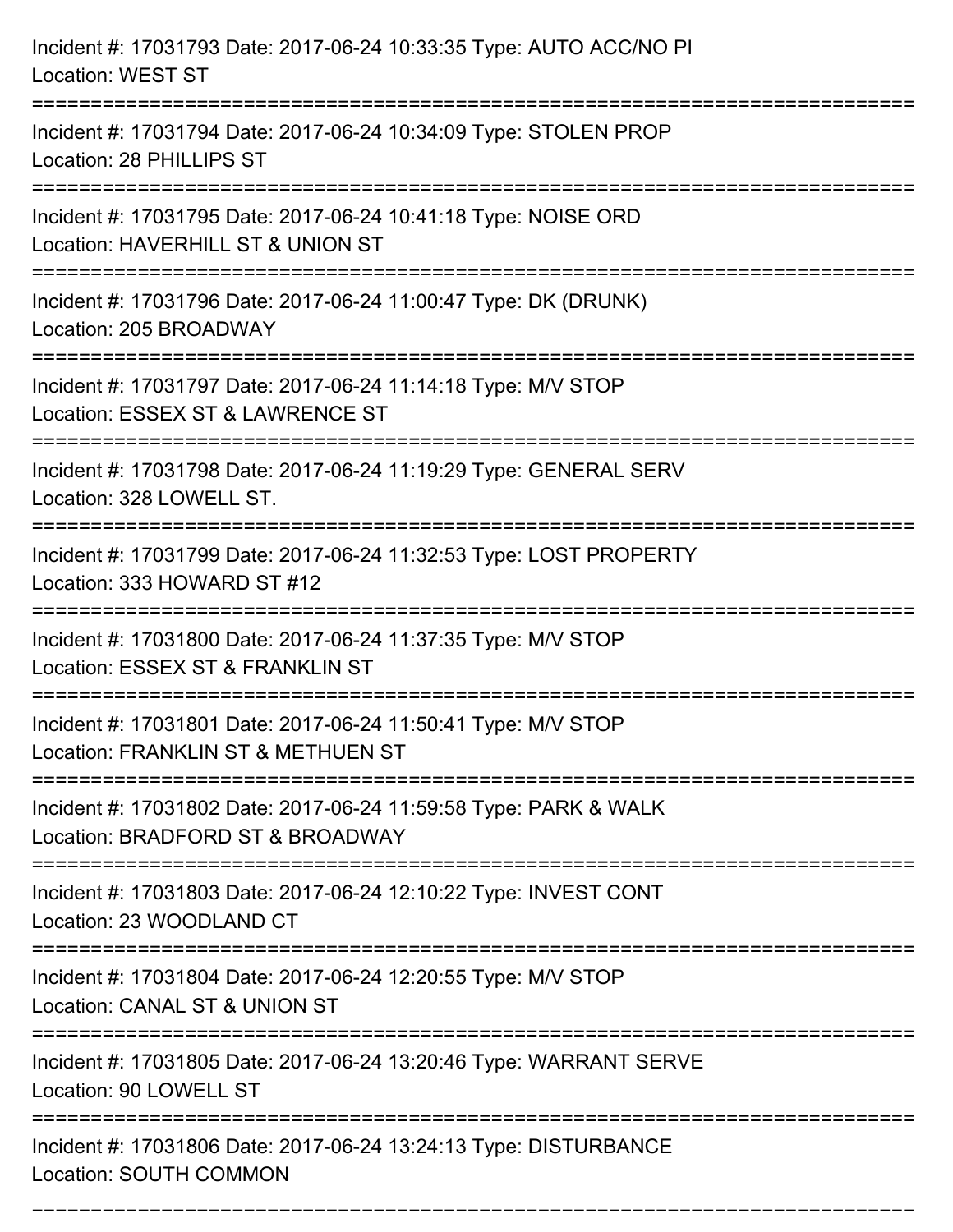| Incident #: 17031807 Date: 2017-06-24 13:25:03 Type: STOL/MV/PAS<br>Location: 56 MYRTLE ST                           |
|----------------------------------------------------------------------------------------------------------------------|
| Incident #: 17031808 Date: 2017-06-24 13:26:06 Type: ALARM/BURG<br>Location: 8 CLEVELAND ST                          |
| Incident #: 17031809 Date: 2017-06-24 13:29:11 Type: GENERAL SERV<br>Location: BROADWAY & COMMON ST                  |
| Incident #: 17031810 Date: 2017-06-24 13:30:42 Type: ALARM/BURG<br>Location: 241 LAWRENCE ST                         |
| Incident #: 17031811 Date: 2017-06-24 13:52:21 Type: DISTURBANCE<br>Location: 257 BROADWAY                           |
| Incident #: 17031812 Date: 2017-06-24 14:18:47 Type: M/V STOP<br>Location: BROADWAY & TREMONT                        |
| Incident #: 17031813 Date: 2017-06-24 14:20:54 Type: M/V STOP<br>Location: 345 HAVERHILL ST                          |
| Incident #: 17031814 Date: 2017-06-24 14:24:35 Type: NOISE ORD<br>Location: 245 ERVING AV                            |
| Incident #: 17031815 Date: 2017-06-24 14:33:15 Type: ALARM/BURG<br>Location: LAWRENCE PUBLIC LIBRARY / 135 PARKER ST |
| Incident #: 17031816 Date: 2017-06-24 14:40:39 Type: M/V STOP<br>Location: 16 ALLEN ST                               |
| Incident #: 17031817 Date: 2017-06-24 14:43:15 Type: SUS PERS/MV<br>Location: 15 MCFARLIN CT                         |
| Incident #: 17031818 Date: 2017-06-24 14:47:09 Type: INVEST CONT<br>Location: 257 BROADWAY                           |
| Incident #: 17031819 Date: 2017-06-24 14:50:45 Type: M/V STOP<br>Location: APPLETON ST & METHUEN ST                  |
| Incident #: 17031820 Date: 2017-06-24 15:10:05 Type: M/V STOP<br>Location: AMESBURY ST & COMMON ST                   |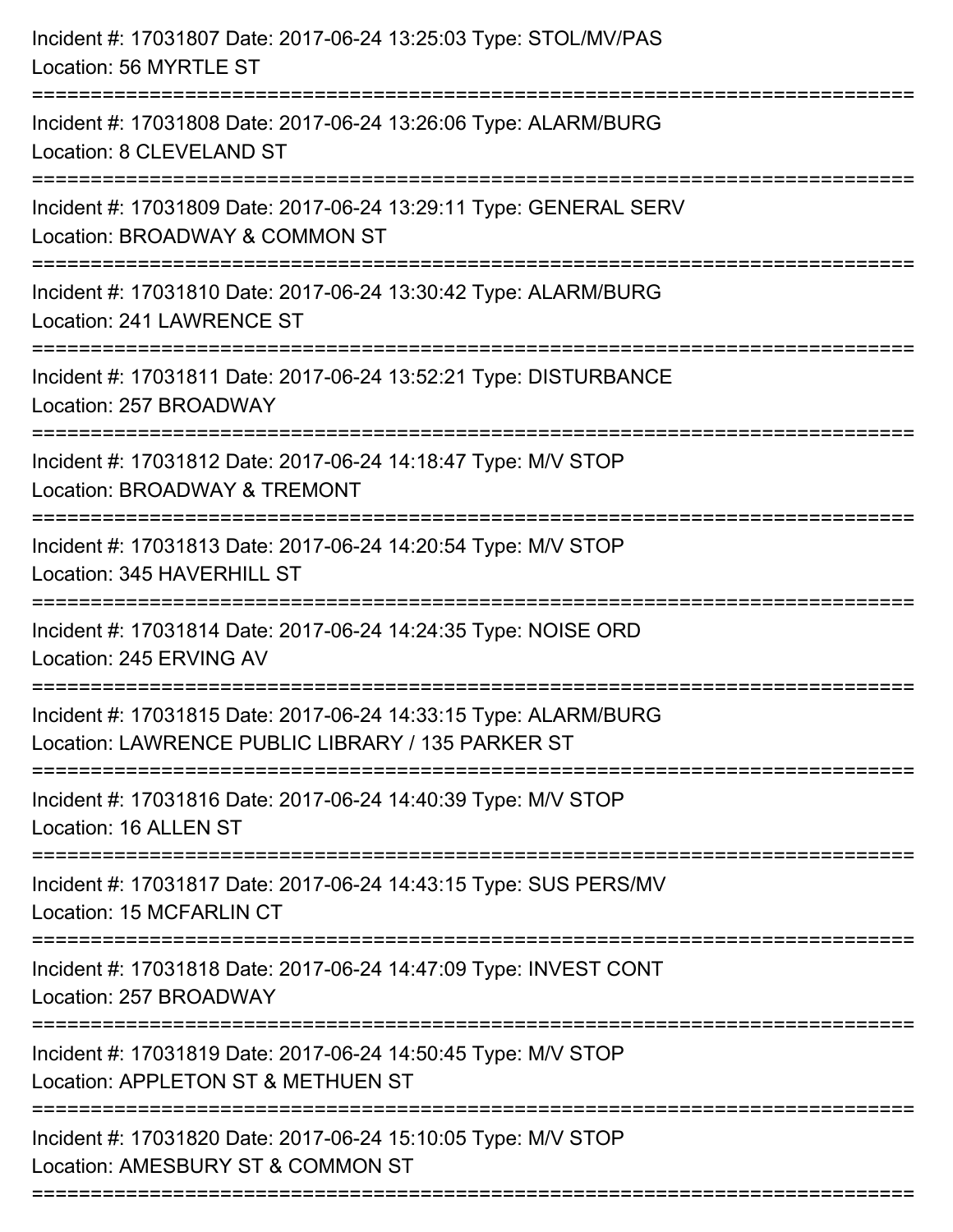Location: MCDONALDS / 50 BROADWAY =========================================================================== Incident #: 17031822 Date: 2017-06-24 15:27:41 Type: M/V STOP Location: 621 COMMON ST =========================================================================== Incident #: 17031823 Date: 2017-06-24 15:29:40 Type: DOMESTIC/PROG Location: 53 BRADFORD ST #15A =========================================================================== Incident #: 17031824 Date: 2017-06-24 15:39:51 Type: CK WELL BEING Location: E HAVERHILL ST & NEWBURY ST =========================================================================== Incident #: 17031825 Date: 2017-06-24 15:49:29 Type: SUICIDE ATTEMPT Location: 11 DIAMOND ST #16 =========================================================================== Incident #: 17031826 Date: 2017-06-24 15:50:23 Type: DISABLED MV Location: 91 S BROADWAY =========================================================================== Incident #: 17031827 Date: 2017-06-24 16:00:31 Type: ALARM/BURG Location: 135 PARKER ST =========================================================================== Incident #: 17031828 Date: 2017-06-24 16:03:10 Type: LOUD NOISE Location: E HAVERHILL ST & ELM ST =========================================================================== Incident #: 17031829 Date: 2017-06-24 16:20:13 Type: LOUD NOISE Location: 242 HAVERHILL ST =========================================================================== Incident #: 17031830 Date: 2017-06-24 16:25:01 Type: AUTO ACC/NO PI Location: SHAW & S BROADWAY =========================================================================== Incident #: 17031831 Date: 2017-06-24 16:26:20 Type: M/V STOP Location: 99 HAMPSHIRE ST =========================================================================== Incident #: 17031833 Date: 2017-06-24 16:28:34 Type: M/V STOP Location: COMMON ST & HAMPSHIRE ST =========================================================================== Incident #: 17031832 Date: 2017-06-24 16:28:47 Type: MV/BLOCKING Location: ERVING AV & LAWRENCE ST =========================================================================== Incident #: 17031834 Date: 2017-06-24 16:32:41 Type: NOISE ORD Location: 218 WATER ST ===========================================================================

Incident #: 17031835 Date: 2017 06 24 16:38:45 Date: NOISE ORD<br>.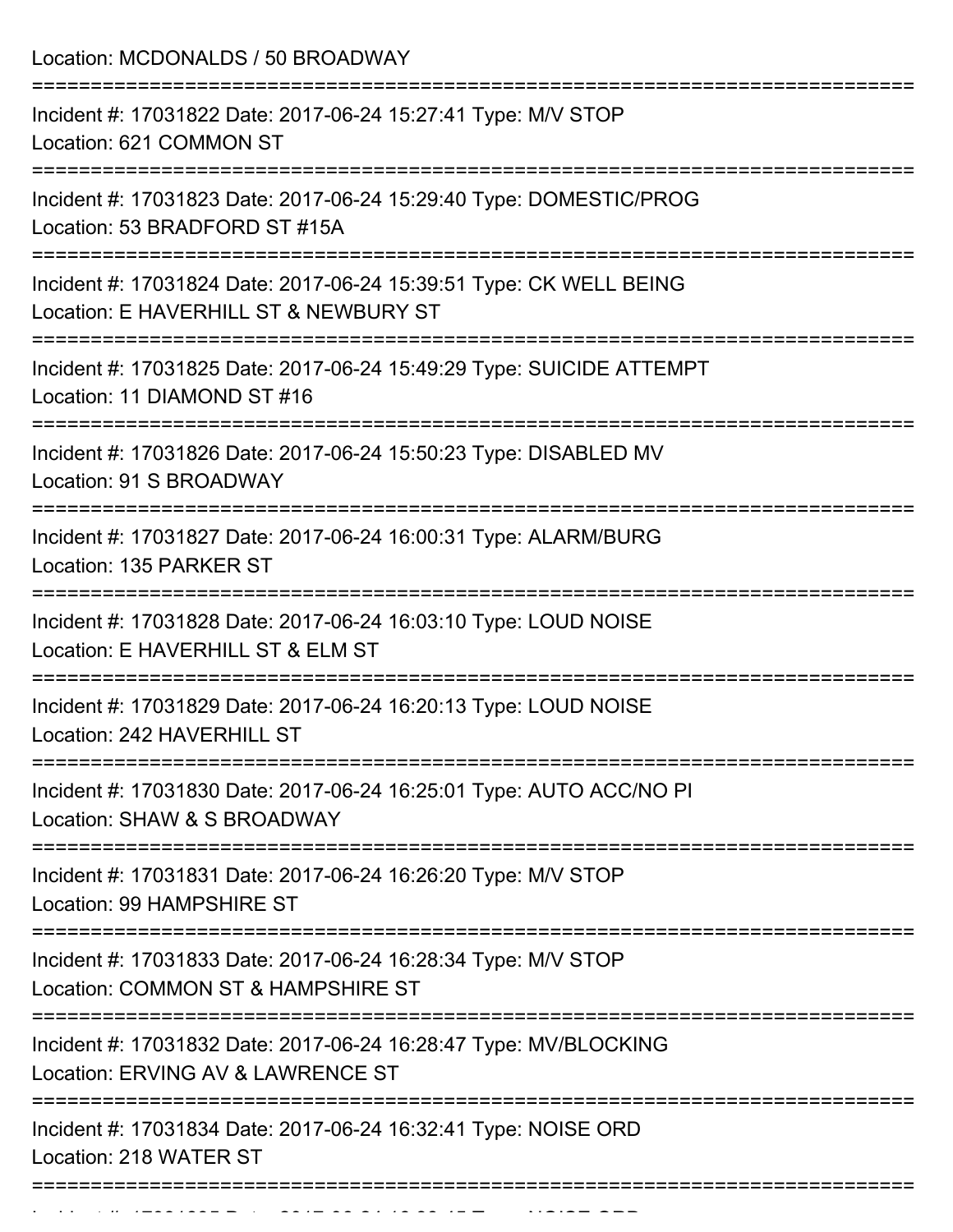Location: COOLIDGE ST & PACKARD ST

| Incident #: 17031836 Date: 2017-06-24 16:49:59 Type: NOISE ORD<br>Location: 130 HIGH ST                            |
|--------------------------------------------------------------------------------------------------------------------|
| Incident #: 17031837 Date: 2017-06-24 17:04:10 Type: VIO CITY ORD<br>Location: 70 CAMBRIDGE ST                     |
| Incident #: 17031838 Date: 2017-06-24 17:25:09 Type: ALARM/BURG<br>Location: ORNEUS RESIDENCE / 86 SUNRAY ST       |
| Incident #: 17031839 Date: 2017-06-24 17:26:14 Type: ALARM/BURG<br>Location: MICHAELS MOTOR SALES / 54 WINTHROP AV |
| Incident #: 17031840 Date: 2017-06-24 17:29:56 Type: RECOV/STOL/MV<br>Location: 380 S UNION ST                     |
| Incident #: 17031841 Date: 2017-06-24 17:31:37 Type: ANIMAL COMPL<br>Location: 151 BOWDOIN ST                      |
| Incident #: 17031842 Date: 2017-06-24 17:36:30 Type: MAL DAMG PROG<br>Location: VALLEY FORUM / 654 S UNION ST      |
| Incident #: 17031843 Date: 2017-06-24 17:46:18 Type: NOISE ORD<br><b>Location: 4 SAUNDERS ST</b>                   |
| Incident #: 17031844 Date: 2017-06-24 17:46:55 Type: MEDIC SUPPORT<br>Location: 550 BROADWAY #312                  |
| Incident #: 17031845 Date: 2017-06-24 17:51:22 Type: DISTURBANCE<br>Location: 1 CANAL ST                           |
| Incident #: 17031846 Date: 2017-06-24 17:53:11 Type: AUTO ACC/PI<br>Location: 81 BRADFORD ST                       |
| Incident #: 17031847 Date: 2017-06-24 18:06:30 Type: DISTURBANCE<br>Location: 210-212 WATER ST                     |
| Incident #: 17031848 Date: 2017-06-24 18:08:13 Type: NOISE ORD<br><b>Location: 4 SAUNDERS ST</b>                   |
|                                                                                                                    |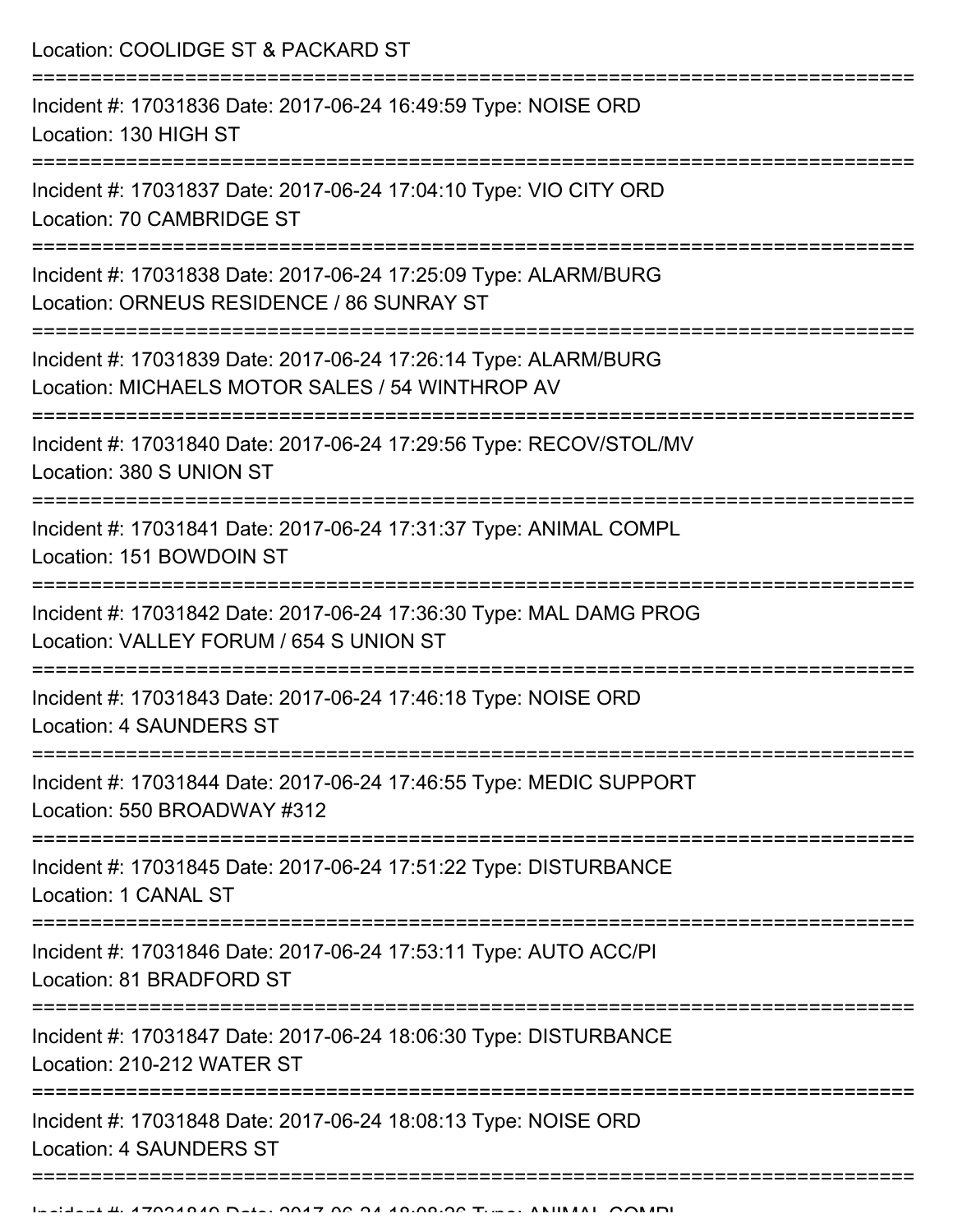| <b>Location: ODILE CT</b>                                                                                                                                        |
|------------------------------------------------------------------------------------------------------------------------------------------------------------------|
| Incident #: 17031850 Date: 2017-06-24 18:12:44 Type: M/V STOP<br>Location: FARNHAM & SHWSHEEN                                                                    |
| Incident #: 17031851 Date: 2017-06-24 18:28:56 Type: NOISE ORD<br>Location: 66 COOLIDGE                                                                          |
| Incident #: 17031852 Date: 2017-06-24 18:36:00 Type: M/V STOP<br>Location: ESSEX ST & GREENWOOD ST                                                               |
| Incident #: 17031854 Date: 2017-06-24 18:43:25 Type: M/V STOP<br>Location: 10 ELM ST                                                                             |
| Incident #: 17031853 Date: 2017-06-24 18:44:13 Type: NOISE ORD<br>Location: 66 EUTAW ST                                                                          |
| Incident #: 17031855 Date: 2017-06-24 18:45:22 Type: M/V STOP<br>Location: ALLEN ST & SUMMER ST                                                                  |
| Incident #: 17031856 Date: 2017-06-24 18:46:50 Type: THREATS<br>Location: 35 OREGON AV FL 2                                                                      |
| Incident #: 17031857 Date: 2017-06-24 19:07:28 Type: M/V STOP<br>Location: MAY & MANCHESTER<br>:==================================<br>========================== |
| Incident #: 17031858 Date: 2017-06-24 19:11:16 Type: DRUG OVERDOSE<br>Location: 69 PARKER ST                                                                     |
| Incident #: 17031859 Date: 2017-06-24 19:15:43 Type: NOISE ORD<br>Location: 105 FARNHAM ST                                                                       |
| Incident #: 17031860 Date: 2017-06-24 19:23:14 Type: THREATS<br>Location: 87 BAILEY ST FL 2                                                                      |
| Incident #: 17031861 Date: 2017-06-24 19:26:55 Type: E911 HANGUP<br>Location: GRULLON RESIDENCE / 58 SARGENT ST                                                  |
| Incident #: 17031862 Date: 2017-06-24 19:29:27 Type: LOUD NOISE<br>Location: 159 DANA                                                                            |
|                                                                                                                                                                  |

Incident #: 17031863 Date: 2017-06-24 19:31:34 Type: M/V STOP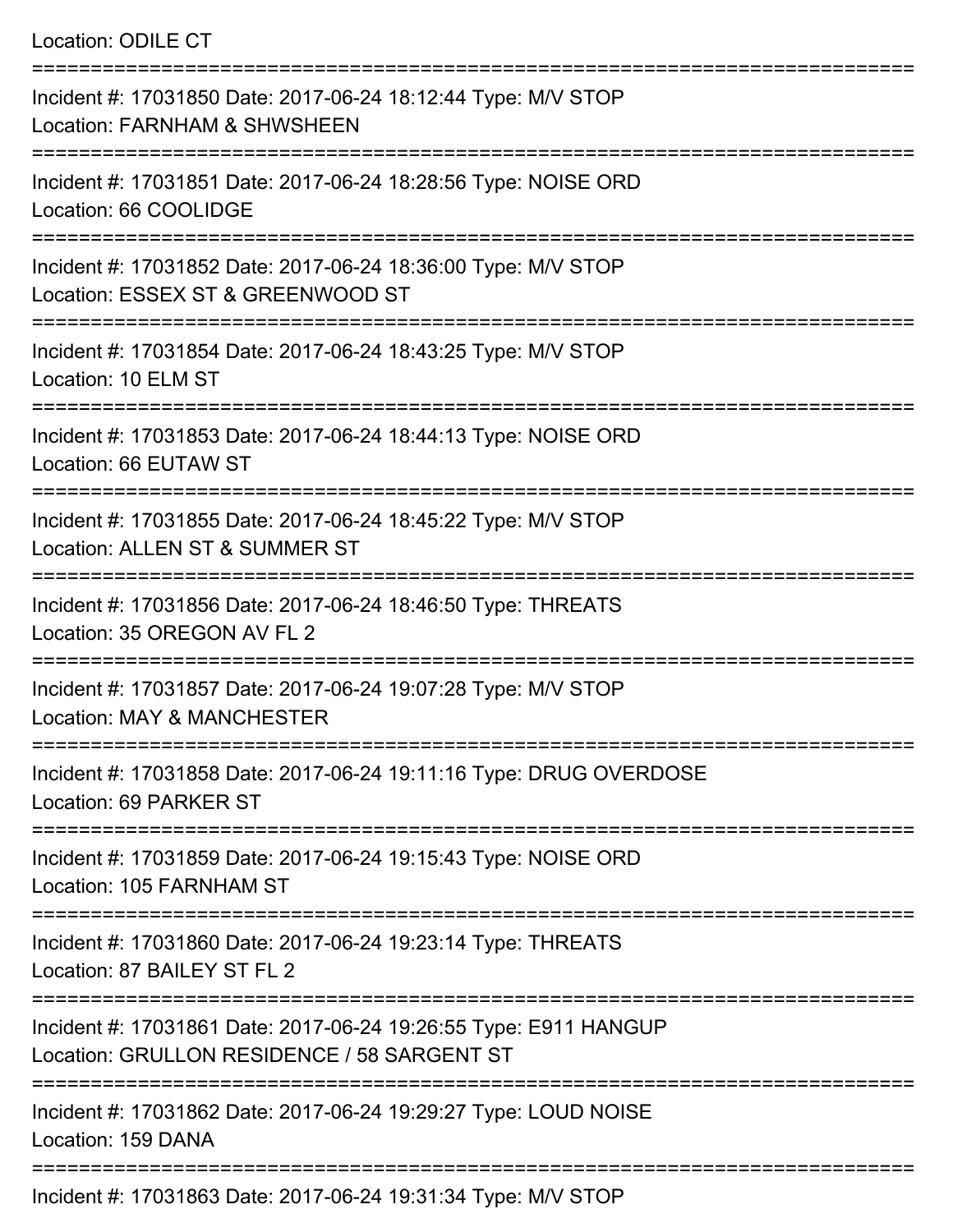| Incident #: 17031865 Date: 2017-06-24 19:34:40 Type: DOMESTIC/PROG<br>Location: 71-73 BAILEY ST     |
|-----------------------------------------------------------------------------------------------------|
| Incident #: 17031864 Date: 2017-06-24 19:34:48 Type: LOUD NOISE<br>Location: 20 DANA ST             |
| Incident #: 17031866 Date: 2017-06-24 19:51:52 Type: M/V STOP<br>Location: 103 BOXFORD ST           |
| Incident #: 17031867 Date: 2017-06-24 19:56:52 Type: SUS PERS/MV<br>Location: BUSWELL ST & KNOX ST  |
| Incident #: 17031868 Date: 2017-06-24 20:11:17 Type: FIRE WORKS<br>Location: 87 E HAVERHILL         |
| Incident #: 17031869 Date: 2017-06-24 20:19:05 Type: M/V STOP<br>Location: S BROADWAY & SALEM ST    |
| Incident #: 17031871 Date: 2017-06-24 20:20:13 Type: NOISE ORD<br>Location: 76 HAWLEY ST            |
| Incident #: 17031870 Date: 2017-06-24 20:20:34 Type: LOUD NOISE<br>Location: 5 ROBERTA LN           |
| Incident #: 17031872 Date: 2017-06-24 20:23:11 Type: M/V STOP<br>Location: S BROADWAY & SHATTUCK ST |
| Incident #: 17031874 Date: 2017-06-24 20:24:17 Type: NOISE ORD<br>Location: DURHAM ST & NEWTON ST   |
| Incident #: 17031875 Date: 2017-06-24 20:32:32 Type: M/V STOP<br>Location: 60 MANCHESTER ST         |
| Incident #: 17031876 Date: 2017-06-24 20:42:52 Type: M/V STOP<br>Location: 425 S BROADWAY           |
| Incident #: 17031877 Date: 2017-06-24 20:48:23 Type: NOISE ORD<br>Location: 30 KENDALL ST           |
| Incident #: 17031878 Date: 2017-06-24 20:48:59 Type: NOISE ORD                                      |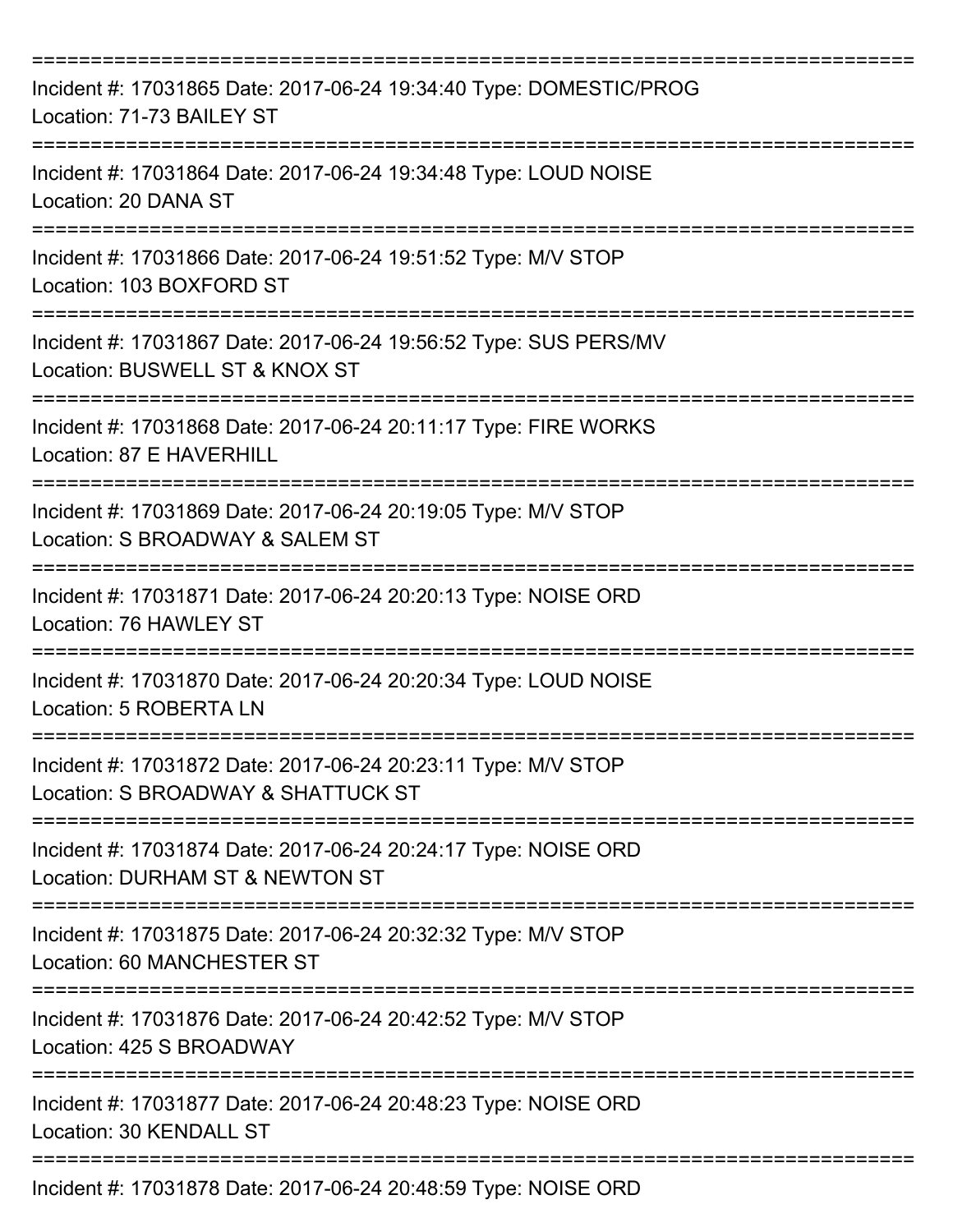| Incident #: 17031879 Date: 2017-06-24 20:49:59 Type: NOISE ORD<br>Location: BROADWAY AV & WEST ST                |
|------------------------------------------------------------------------------------------------------------------|
| Incident #: 17031880 Date: 2017-06-24 21:09:22 Type: NOISE ORD<br>Location: 9 EASTON ST                          |
| Incident #: 17031882 Date: 2017-06-24 21:09:38 Type: DOMESTIC/PAST<br>Location: 105 SPRUCE ST FL 2               |
| Incident #: 17031881 Date: 2017-06-24 21:10:06 Type: NOISE ORD<br>Location: HOLT ST & WATER ST                   |
| Incident #: 17031883 Date: 2017-06-24 21:14:05 Type: M/V STOP<br>Location: BROADWAY AV & WEST ST                 |
| Incident #: 17031884 Date: 2017-06-24 21:15:19 Type: LOUD NOISE<br>Location: 155 WEST ST                         |
| Incident #: 17031885 Date: 2017-06-24 21:16:27 Type: LOUD NOISE<br>Location: 50 FOREST ST                        |
| Incident #: 17031886 Date: 2017-06-24 21:25:41 Type: MV/BLOCKING<br>Location: 31 ARLINGTON ST                    |
| Incident #: 17031887 Date: 2017-06-24 21:26:26 Type: MV/BLOCKING<br>Location: 37 EXCHANGE ST                     |
| Incident #: 17031888 Date: 2017-06-24 21:27:09 Type: AUTO ACC/NO PI<br>Location: 47 TREMONT ST                   |
| Incident #: 17031889 Date: 2017-06-24 21:28:04 Type: NOISE ORD<br>Location: 20B DANA ST                          |
| Incident #: 17031890 Date: 2017-06-24 21:28:15 Type: ALARM/BURG<br>Location: CASTANAVA RESIDENCE / 136 BUTLER ST |
| Incident #: 17031891 Date: 2017-06-24 21:34:55 Type: NOISE ORD<br>Location: 6 PLEASANT TER                       |
| Incident #: 17031892 Date: 2017-06-24 21:35:56 Type: NOISE ORD                                                   |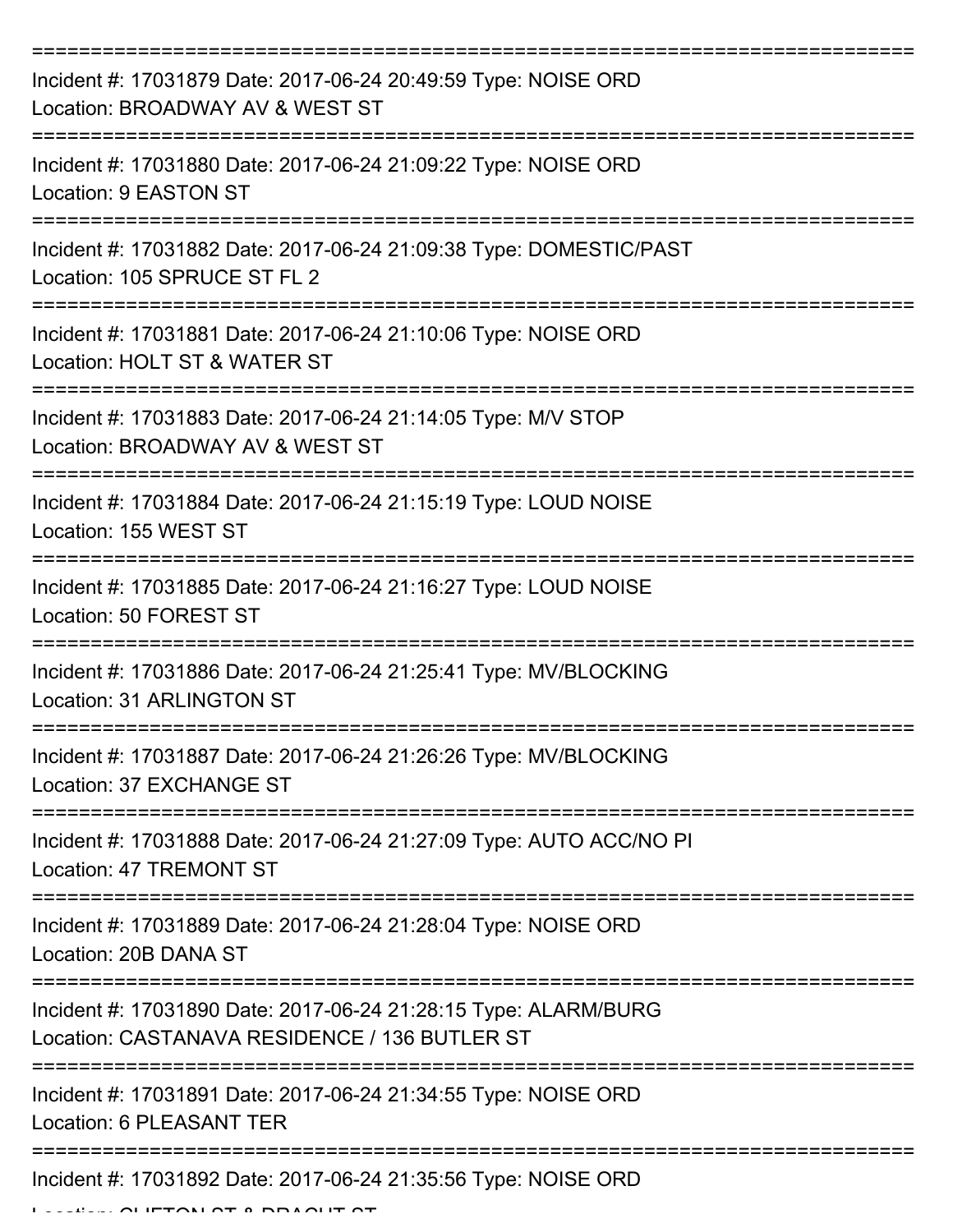| Incident #: 17031893 Date: 2017-06-24 21:37:04 Type: NOISE ORD<br>Location: 34 EXCHANGE ST             |
|--------------------------------------------------------------------------------------------------------|
| Incident #: 17031894 Date: 2017-06-24 21:39:46 Type: FIRE WORKS<br>Location: NESMITH ST & RIVERSIDE DR |
| Incident #: 17031895 Date: 2017-06-24 21:46:48 Type: NOISE ORD<br><b>Location: BEACON ST</b>           |
| Incident #: 17031896 Date: 2017-06-24 21:48:13 Type: NOISE ORD<br>Location: 76 HAWLEYST                |
| Incident #: 17031897 Date: 2017-06-24 21:54:55 Type: E911 HANGUP<br>Location: 404 HOWARD ST            |
| Incident #: 17031898 Date: 2017-06-24 22:00:47 Type: DRINKING PUBL<br><b>Location: MAGINNIS AVE</b>    |
| Incident #: 17031899 Date: 2017-06-24 22:01:46 Type: NOISE ORD<br>Location: 98 FARNHAM ST              |
| Incident #: 17031900 Date: 2017-06-24 22:09:13 Type: NOISE ORD<br>Location: 19 BOURQUE ST              |
| Incident #: 17031901 Date: 2017-06-24 22:09:21 Type: NOISE ORD<br>Location: 100 HAWTHORNE WAY          |
| Incident #: 17031902 Date: 2017-06-24 22:13:23 Type: DOMESTIC/PROG<br>Location: 2 DURHAM ST            |
| Incident #: 17031903 Date: 2017-06-24 22:16:25 Type: LOUD NOISE<br>Location: 210 WATER ST              |
| Incident #: 17031904 Date: 2017-06-24 22:16:59 Type: LOUD NOISE<br><b>Location: RESERVOIR TR</b>       |
| Incident #: 17031905 Date: 2017-06-24 22:19:19 Type: NOISE ORD<br>Location: 35 DURHAM ST               |
| Incident #: 17031906 Date: 2017-06-24 22:23:16 Type: NOISE ORD                                         |

Location: BROADWAY AV & WEST ST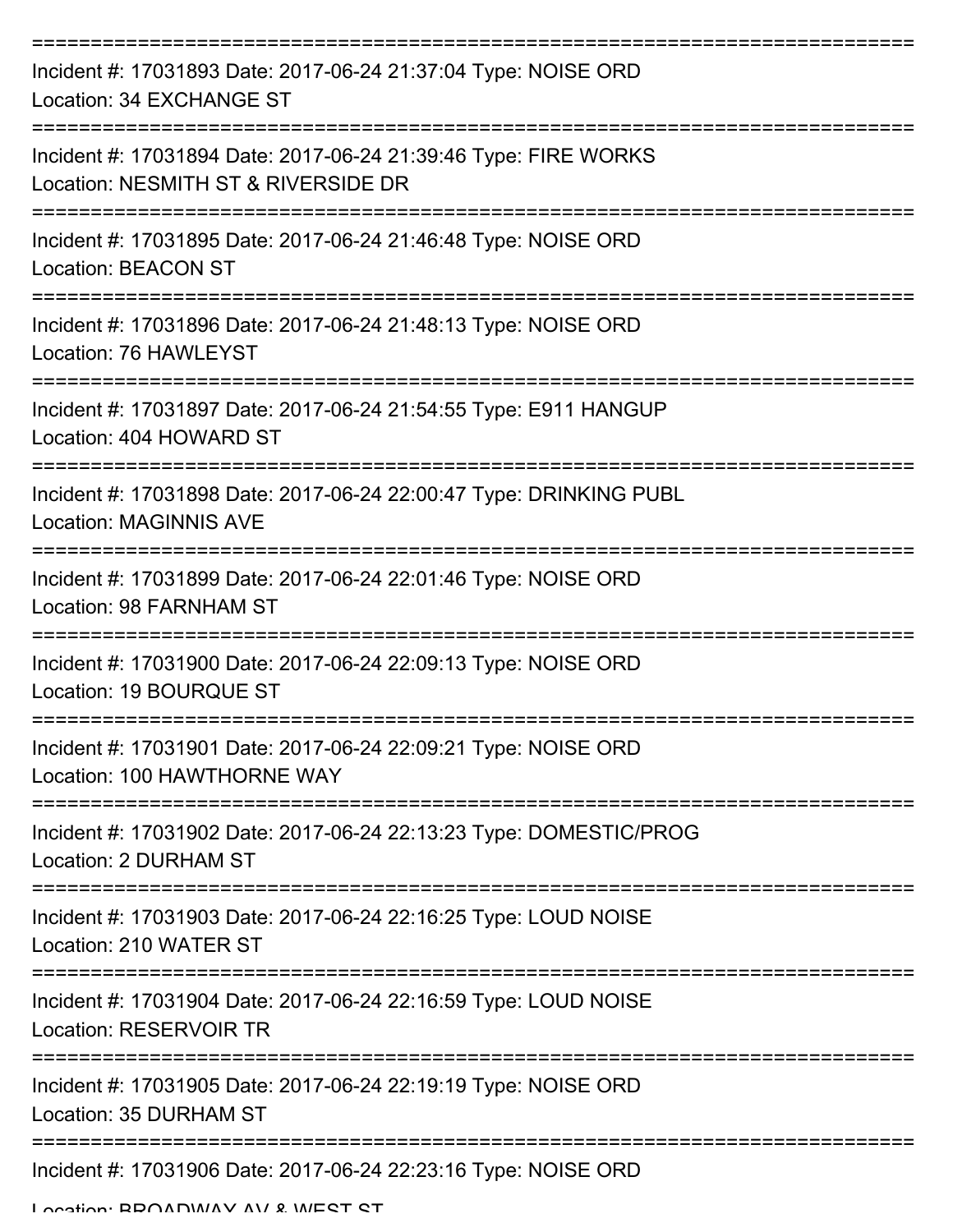| Incident #: 17031907 Date: 2017-06-24 22:27:55 Type: NOISE ORD<br>Location: 83 ALLSTON ST                |
|----------------------------------------------------------------------------------------------------------|
| Incident #: 17031908 Date: 2017-06-24 22:28:24 Type: MV/BLOCKING<br>Location: CAMBRIDGE ST & WINTHROP AV |
| Incident #: 17031909 Date: 2017-06-24 22:29:48 Type: NOISE ORD<br>Location: BUTLER ST & MILTON ALLEY     |
| Incident #: 17031910 Date: 2017-06-24 22:32:04 Type: NOISE ORD<br>Location: HOLT ST & WATER ST           |
| Incident #: 17031911 Date: 2017-06-24 22:33:39 Type: MV/BLOCKING<br>Location: 34 TREAMONT                |
| Incident #: 17031914 Date: 2017-06-24 22:36:55 Type: 209A/VIOLATION<br>Location: 24 HILLTOP AV           |
| Incident #: 17031913 Date: 2017-06-24 22:38:48 Type: MV/BLOCKING<br>Location: 395 HOWARD ST              |
| Incident #: 17031912 Date: 2017-06-24 22:39:15 Type: NOISE ORD<br>Location: MECHANIC ST & UNION ST       |
| Incident #: 17031915 Date: 2017-06-24 22:48:54 Type: NOISE ORD<br>Location: 89 BOXFORD ST                |
| Incident #: 17031916 Date: 2017-06-24 22:52:12 Type: NOISE ORD<br>Location: BIGELOW ST & CARLETON ST     |
| Incident #: 17031917 Date: 2017-06-24 22:54:04 Type: NOISE ORD<br>Location: 58 TRENTON ST                |
| Incident #: 17031918 Date: 2017-06-24 22:57:44 Type: FIRE WORKS<br>Location: BIGELOW ST & SANBORN ST     |
| Incident #: 17031919 Date: 2017-06-24 23:01:08 Type: DISTURBANCE<br>Location: HAVERHILL ST & ROYAL ST    |
| __________________<br>Incident #: 17031920 Date: 2017-06-24 23:01:41 Type: NOISE ORD                     |

Location: 20B DANA ST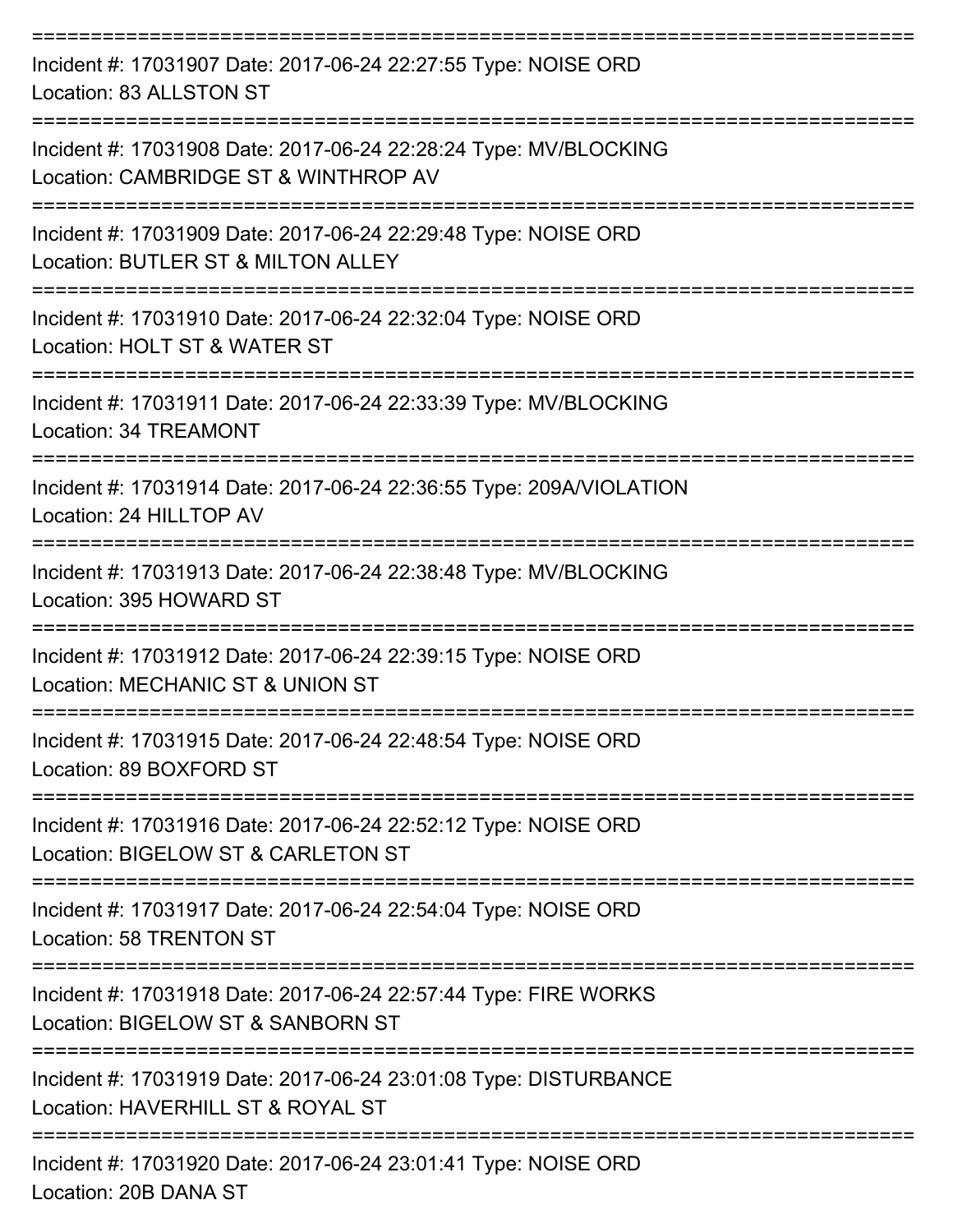| Incident #: 17031921 Date: 2017-06-24 23:07:05 Type: NOISE ORD<br>Location: 62 JUNIPER ST FL 1                                  |
|---------------------------------------------------------------------------------------------------------------------------------|
| :==========================<br>Incident #: 17031922 Date: 2017-06-24 23:11:47 Type: NOISE ORD<br><b>Location: 8 SAUNDERS ST</b> |
| Incident #: 17031923 Date: 2017-06-24 23:19:12 Type: M/V STOP<br>Location: E HAVERHILL & BROOK<br>---------------------------   |
| Incident #: 17031924 Date: 2017-06-24 23:21:52 Type: SHOTS FIRED<br>Location: STEVENS AV & STEVENS ST                           |
| Incident #: 17031925 Date: 2017-06-24 23:23:30 Type: UNWANTEDGUEST<br>Location: 44 HILLSIDE AV FL 2                             |
| Incident #: 17031926 Date: 2017-06-24 23:26:47 Type: NOISE ORD<br><b>Location: SWAN ST</b>                                      |
| Incident #: 17031927 Date: 2017-06-24 23:29:28 Type: M/V STOP<br>Location: 50 SPRUCE ST                                         |
| Incident #: 17031928 Date: 2017-06-24 23:48:27 Type: FIRE WORKS<br>Location: 96 GILBERT ST                                      |
| Incident #: 17031929 Date: 2017-06-24 23:50:43 Type: NOISE ORD<br>Location: RIVERSIDE DR & OREGON                               |
| Incident #: 17031930 Date: 2017-06-24 23:53:39 Type: DISTURBANCE<br>Location: 5 GROVE ST                                        |
| Incident #: 17031931 Date: 2017-06-24 23:54:58 Type: M/V STOP<br>Location: METHUEN ST & MILL ST                                 |
| Incident #: 17031932 Date: 2017-06-24 23:56:04 Type: LOUD NOISE<br>Location: 21 E HAVERHILL ST                                  |
| Incident #: 17031933 Date: 2017-06-24 23:58:28 Type: NOISE ORD<br>Location: 68 EASTON ST FL 3                                   |